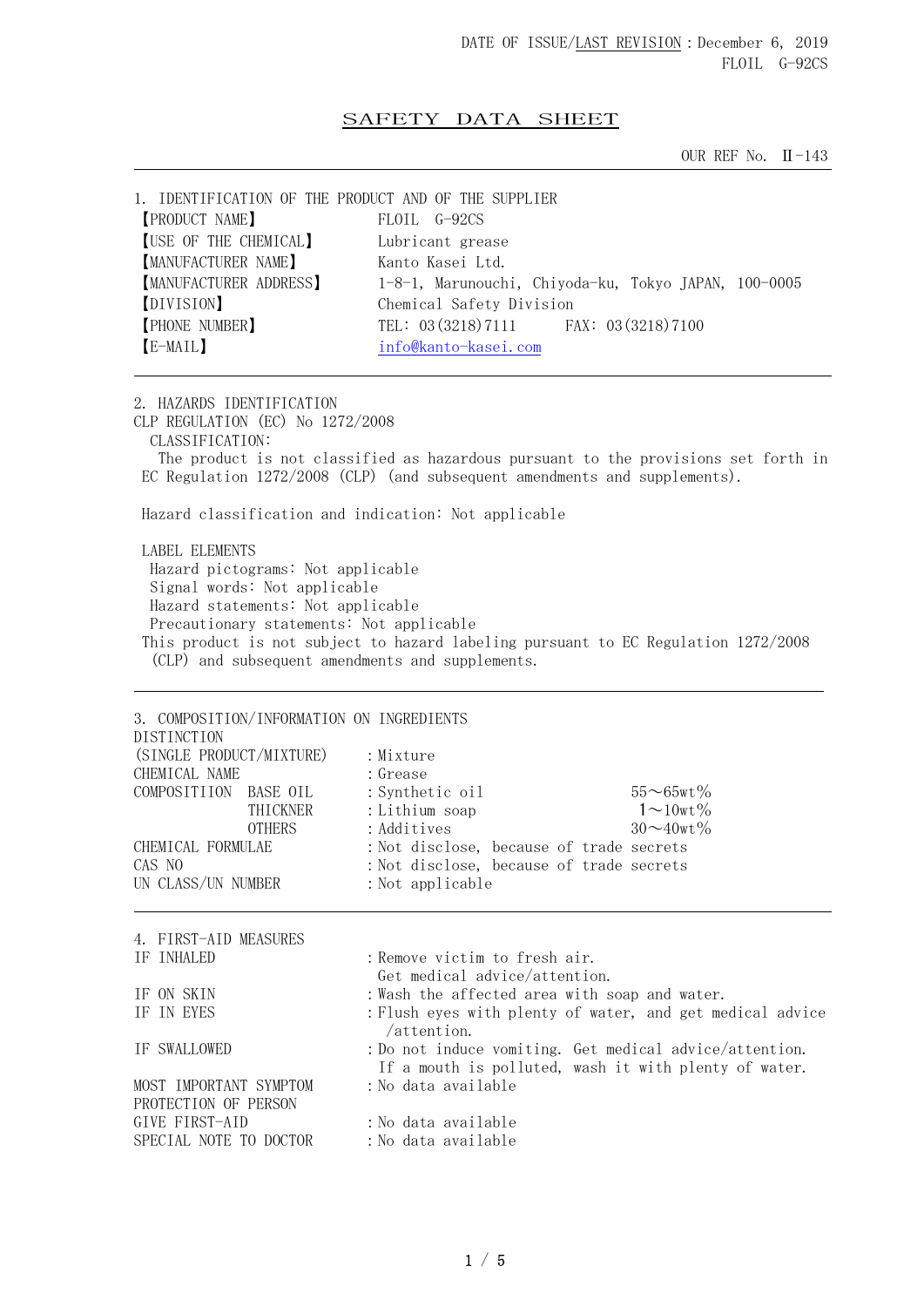| 5. FIRE-FIGHTING MESURES                                    |                                                                                                                       |  |  |
|-------------------------------------------------------------|-----------------------------------------------------------------------------------------------------------------------|--|--|
| EXTINGUISHING MEDIA                                         | : Use spray foam, foam, powder or $CO2$ gas<br>extinguishing media.<br>: Use powder or $CO2$ gas extinguishing media. |  |  |
| FIRST FIRE                                                  |                                                                                                                       |  |  |
| LARGE-SCALE FIRE                                            | : Use foam extinguishing media.                                                                                       |  |  |
| UNSUITABLE EXTINGUISHING MEDIA<br>PECULIAR HAZARD STATEMENT | : Prohibit rod-shaped water injection.<br>: May be harmful if inhaled vapor/mist produced                             |  |  |
|                                                             | at $260^{\circ}$ or more.                                                                                             |  |  |
| PECULIAR EXTINCTION METHOD                                  | : Cut off combustion source of fire.                                                                                  |  |  |
|                                                             | : Sprinkle water to equipment to cool.                                                                                |  |  |
|                                                             | : Prohibit to enter to the scene of a fire except<br>staff.                                                           |  |  |
| PROTECTION OF THE PERSON                                    |                                                                                                                       |  |  |
| EXTINGUISHIES FIRE                                          | : Extinguish fire on the windward side of the fire and                                                                |  |  |
|                                                             | not fail to wear protector.                                                                                           |  |  |
| 6. ACCIDENTAL RELEASE MEASURES                              |                                                                                                                       |  |  |
| PERSONAL PRECAUTIONS                                        | : Always wear protective equipment when working.                                                                      |  |  |
| ENVIRONMENTAL PRECAUTIONS                                   | : Take care not to be drained into river and drain.                                                                   |  |  |
|                                                             | : If the medicine is used for the sea, it should be                                                                   |  |  |
|                                                             | what suits the standard in the technology that<br>provides by the transportation ministerial                          |  |  |
|                                                             | ordinance.                                                                                                            |  |  |
| METHODS FOR CONTAINMENT                                     |                                                                                                                       |  |  |
| AND CLEANING UP                                             | : Remove source of a fire.                                                                                            |  |  |
| SMALL QUANTITY                                              | : Remove with a spatula or shovel, or absorb with soil,<br>sand or a cloth. Wipe off remainder with a cloth.          |  |  |
| LARGE QUANTITY                                              | : Prevent access by roping off the perimeter around                                                                   |  |  |
|                                                             | the leak. Prevent the spilling grease from spreading                                                                  |  |  |
|                                                             | with soil and sand. After draining off to a safety                                                                    |  |  |
|                                                             | area, collect as much as possible into an empty<br>container.                                                         |  |  |
| AT SEA                                                      | : Prevent dispersion by creating an oil fence.                                                                        |  |  |
|                                                             | Scoop up or use adsorption mats to soak up.                                                                           |  |  |
|                                                             | When chemicals are used, these must comply with                                                                       |  |  |
|                                                             | technological standards as set down in ministry<br>of transport ordinances.                                           |  |  |
| PREVENTION MESURE                                           |                                                                                                                       |  |  |
| OF SECOND DISASTER                                          | : Inform promptly a related organization to                                                                           |  |  |
|                                                             | attempt prevention and the expansion prevention<br>of the accident when leaking.                                      |  |  |
|                                                             | : Remove source of a fire and prepare extinguishing                                                                   |  |  |
|                                                             | media.                                                                                                                |  |  |
| 7. HANDLING AND STORAGE                                     |                                                                                                                       |  |  |
| <b>HANDLING</b>                                             |                                                                                                                       |  |  |
| TECHNICAL MESURES                                           | : Avoid contact with flame, sparks and heated objects.                                                                |  |  |
|                                                             | Do not allow unnecessary dispersion of vapor.                                                                         |  |  |
|                                                             | : Take steps to prevent static electricity, and use<br>conductive work clothes and shoes.                             |  |  |
|                                                             | : Remove completely it in the safety area, if the                                                                     |  |  |
|                                                             | mechanical equipment are repaired and are processed.                                                                  |  |  |
|                                                             | : Wear protector, if there is possibility of skin                                                                     |  |  |

contact or eye contact.

:Avoid inhalation of vapor or mist.

:Containers must be sealed.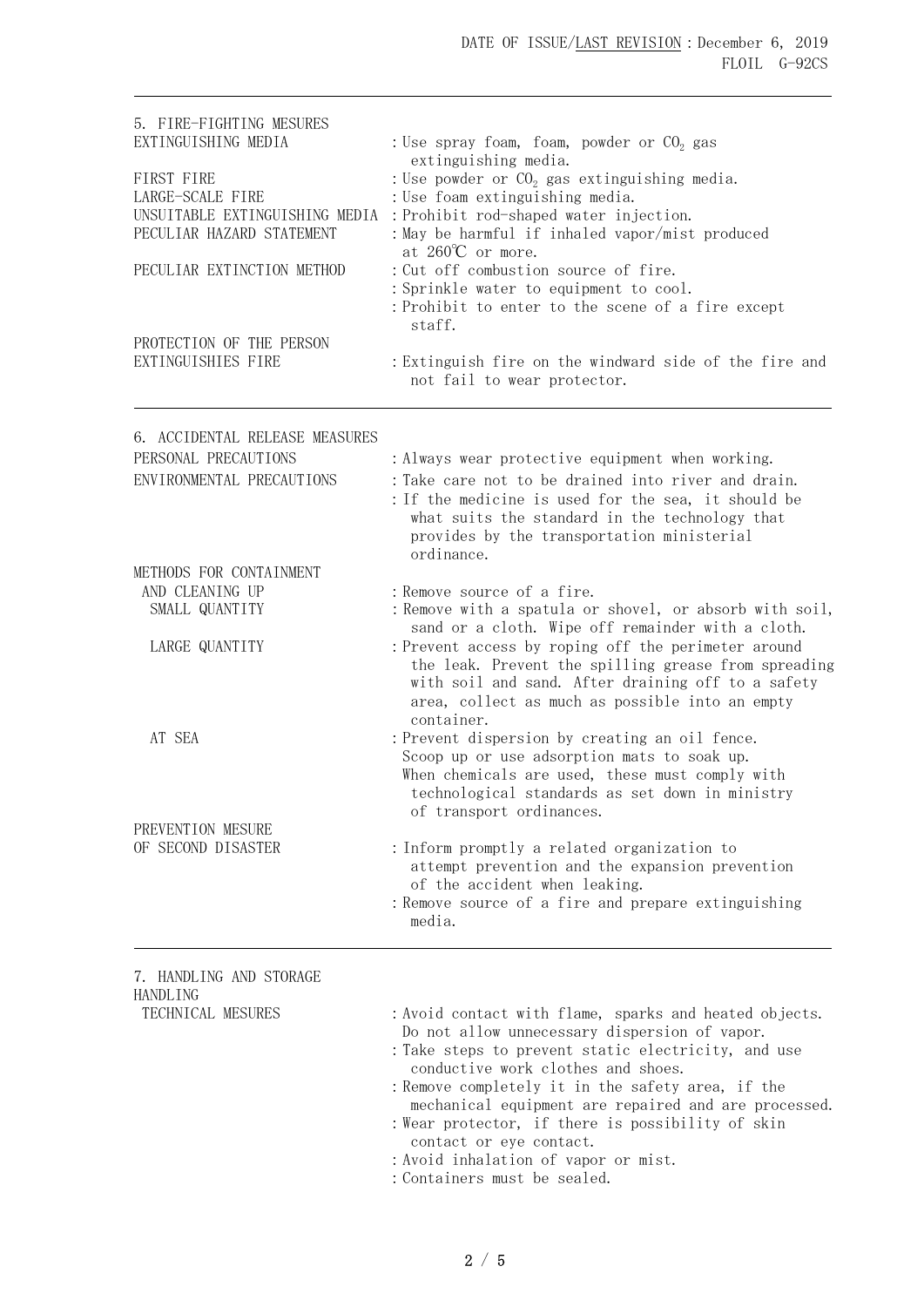| <b>NOTES</b>           | : The vapor from petroleum products builds up easily<br>as it is heavier than air. It is therefore<br>necessary to ensure adequate ventilation and<br>take care with fire.                                                                                                                                                                                                                                                                                                                                                             |
|------------------------|----------------------------------------------------------------------------------------------------------------------------------------------------------------------------------------------------------------------------------------------------------------------------------------------------------------------------------------------------------------------------------------------------------------------------------------------------------------------------------------------------------------------------------------|
| NOTES OF SAFE HANDLING | : Handling should be done at room temperature. Prevent<br>contamination of water and impurities.<br>:Avoid contact with halogens, strong acids, alkaline<br>substances and oxidants.                                                                                                                                                                                                                                                                                                                                                   |
| <b>STORAGE</b>         | : Protect from sunlight. Store in a well-ventilated<br>place.<br>:Avoid heat, sparks, flames and any build-up of<br>static electricity.<br>: Electrical equipment used in the storage area must<br>have a non-explosive structure, and devices must<br>be earthed.<br>: Avoid contact and storing with halogens, strong<br>acids, alkaline substances and oxidants.<br>: Do not apply pressure to empty containers.<br>: Don't cut, weld, heat, or make the hole the<br>container. Traces might ignite attended with the<br>explosion. |

8. EXPOSURE CONTROLS/PERSONAL PROTECTION EQUIPMENT MESURES :If the vapor arises, ventilation equipment or closing of vapor source is needed. :The equipment for washing and the body washing of eyes is set up near the handling area. MANAGEMENT CONCENTRAITON : Not established ALLOWABLE CONCENTRATION : Not established :ACGIH Not established PROTECTION RESPIRATORY PROTECTION : If necessary, wear hazard mask. HAND PROTECTION : Wear the resistance to oil if coming in contact repeating for a long term. EYE PROTECTION : Wear safety glasses with side shields. SKIN PROTECTION : When contacting for a long time or repeatedly, wear oil resistant ones. APPROPRIATE SANITARY REQUIREMENT : Remove dirty clothes, wash completely and reuse.

9. PHYSICAL AND CHEMICAL PROPERTIES

| APPEARANCE                   | : Semisolid                           |             |
|------------------------------|---------------------------------------|-------------|
| COLOR                        | : White                               |             |
| <b>ODOR</b>                  | : Slightly odor                       |             |
| pH                           | : No data                             |             |
| MELTING POINT/FREEZING POINT | : No data                             |             |
| INITIAL BOILING POINT        |                                       |             |
| AND BOILING                  | : No data                             |             |
| <b>FLASH POINT</b>           | : $0ver$ $200^{\circ}C(SETA)$         |             |
| UPPER/LOWER FLAMMABILITY     |                                       |             |
| OR EXPLOSIVE LIMITS          | : $Upper : 7wt\%$ lower : $1wt\%$     |             |
| <b>VAPOR PRESSURE</b>        | : No data                             |             |
| VAPOR density                | : No data                             |             |
| RELATIVE DENSITY (WATER=1)   | : Approx. 0.86 $(25^{\circ}\text{C})$ |             |
| SOLUBILITY                   | : Water                               | : Insoluble |
|                              | Other solvent: Insoluble              |             |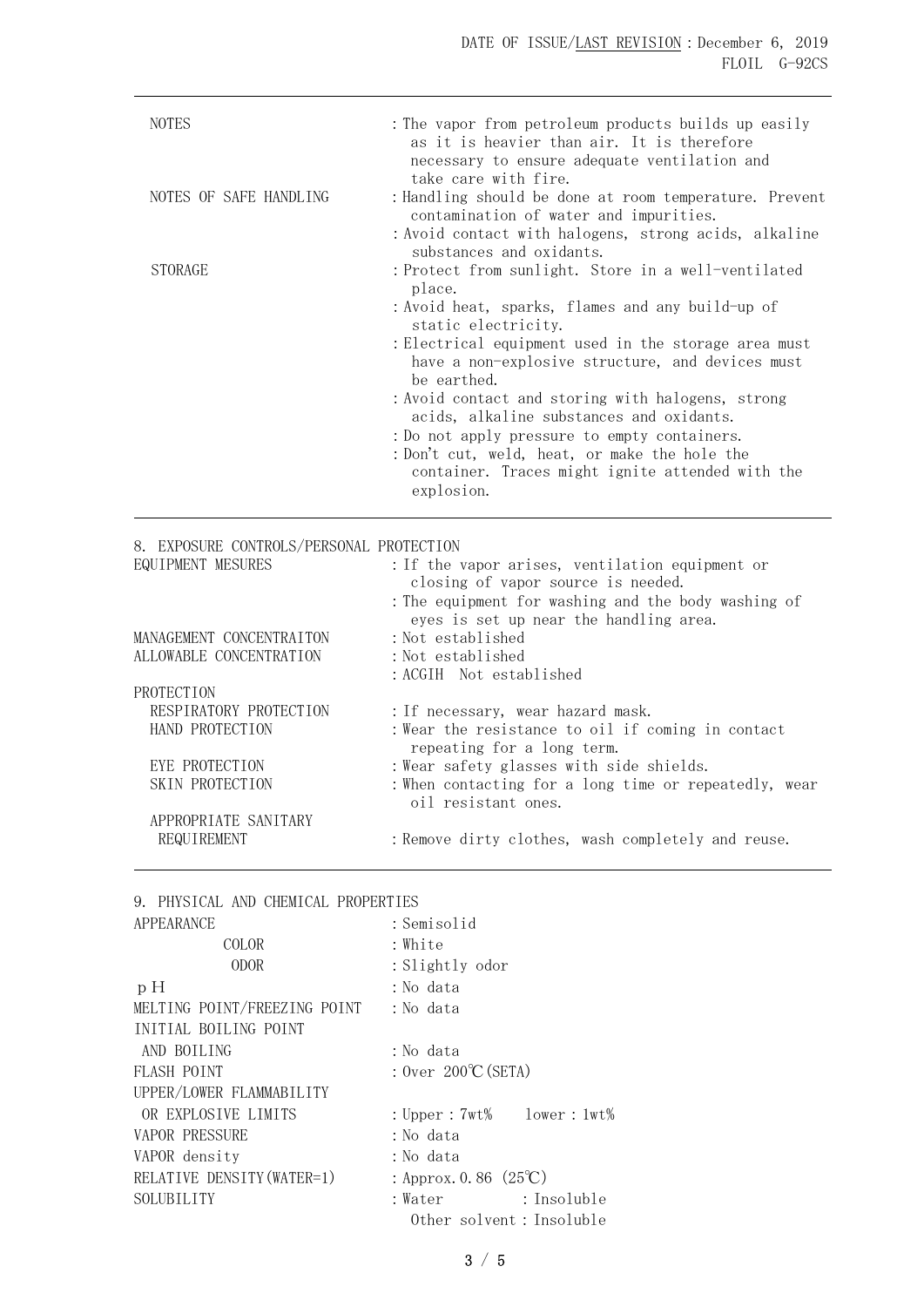| AUTO-IGNITION TEMPERATURE |  | : No data |
|---------------------------|--|-----------|
| DECOMPOSITION TEMPERATURE |  | : No data |
| <b>VISCOSTTY</b>          |  | : No data |

| 10. STABILITY AND REACTIVITY<br>STABILITY<br>POSSIBILITY OF HAZARDOUS<br><b>REACTIONS</b><br>CONDITIONS TO AVOID<br>INCOMPATIBLE MATERIALS<br>HAZARDOUS DECOMPOSITION<br><b>PRODUCTS</b><br><b>OTHER</b> | :Stability at room temperature<br>:No reaction with water<br>: Heating, high temperature, and contact hazardous<br>material<br>: Avoid contact with halogens, strong acids, alkaline<br>substances and oxidants.<br>: A corpuscle that causes polymer fume fever is<br>produced when heated or burned at 260°C or more.<br>At $400^{\circ}$ or more, harmful hydrogen fluoride gas is<br>produced.<br>: No data available |
|----------------------------------------------------------------------------------------------------------------------------------------------------------------------------------------------------------|---------------------------------------------------------------------------------------------------------------------------------------------------------------------------------------------------------------------------------------------------------------------------------------------------------------------------------------------------------------------------------------------------------------------------|
| 11. TOXICOLOGICAL INFORMATION                                                                                                                                                                            |                                                                                                                                                                                                                                                                                                                                                                                                                           |
| ACUTE TOXICITY                                                                                                                                                                                           | : Oral : rat $LD_{50} \ge 5000$ mg/kg : Not classified<br>Dermal : No data<br>Inhalation (vapor) : No data<br>Inhalation(mist) : No data                                                                                                                                                                                                                                                                                  |
| SKIN CORROSION/IRRITATION                                                                                                                                                                                | :No data available                                                                                                                                                                                                                                                                                                                                                                                                        |
| SERIOUS EYE DANAGE/<br>IRRITATION                                                                                                                                                                        | :No data available                                                                                                                                                                                                                                                                                                                                                                                                        |
| RESPIRATORY OR SKIN                                                                                                                                                                                      |                                                                                                                                                                                                                                                                                                                                                                                                                           |
| SENSITIZATION<br>GERM CELL MUTAGENICITY                                                                                                                                                                  | :No data<br>: No data available                                                                                                                                                                                                                                                                                                                                                                                           |
| CARCINOGENICITY<br>BASE OIL                                                                                                                                                                              | : IARC, OSHA, NTP, EU, EPA, ACGIH<br>Not established                                                                                                                                                                                                                                                                                                                                                                      |
| THICKNER                                                                                                                                                                                                 | :No data Available                                                                                                                                                                                                                                                                                                                                                                                                        |
| ADDITIVE                                                                                                                                                                                                 | : No data Available                                                                                                                                                                                                                                                                                                                                                                                                       |
| REPRODUCTIVE TOXICITY                                                                                                                                                                                    | :No data available                                                                                                                                                                                                                                                                                                                                                                                                        |
| STOT-single exposure<br>STOT-repeated exposure                                                                                                                                                           | : No data available<br>:No data available                                                                                                                                                                                                                                                                                                                                                                                 |
| ASPIRATION HAZARD                                                                                                                                                                                        | :No data available                                                                                                                                                                                                                                                                                                                                                                                                        |
| 12. ECOLOGICAL INFORMATION                                                                                                                                                                               |                                                                                                                                                                                                                                                                                                                                                                                                                           |
| TOXICITY<br>FISH                                                                                                                                                                                         | :No data available                                                                                                                                                                                                                                                                                                                                                                                                        |
| <b>OTHERS</b><br>PERSISTENCE/DEGRADABILITY                                                                                                                                                               | :No data available<br>:No data available                                                                                                                                                                                                                                                                                                                                                                                  |
| BIOACCUMULATIVE POTENTIAL                                                                                                                                                                                | :No data available                                                                                                                                                                                                                                                                                                                                                                                                        |
| MOBILITY IN SOIL                                                                                                                                                                                         | : No data available                                                                                                                                                                                                                                                                                                                                                                                                       |
| OTHER ADVERSE EFFECTS                                                                                                                                                                                    | :No data available                                                                                                                                                                                                                                                                                                                                                                                                        |

13. DISPOSAL CONSIDERATIONS

WASTE DISPOSAL METHOD : Consider disposal via licensed waste disposal company. Scrap may be incinerated under properly controlled condition. Follow all regulations in your country.